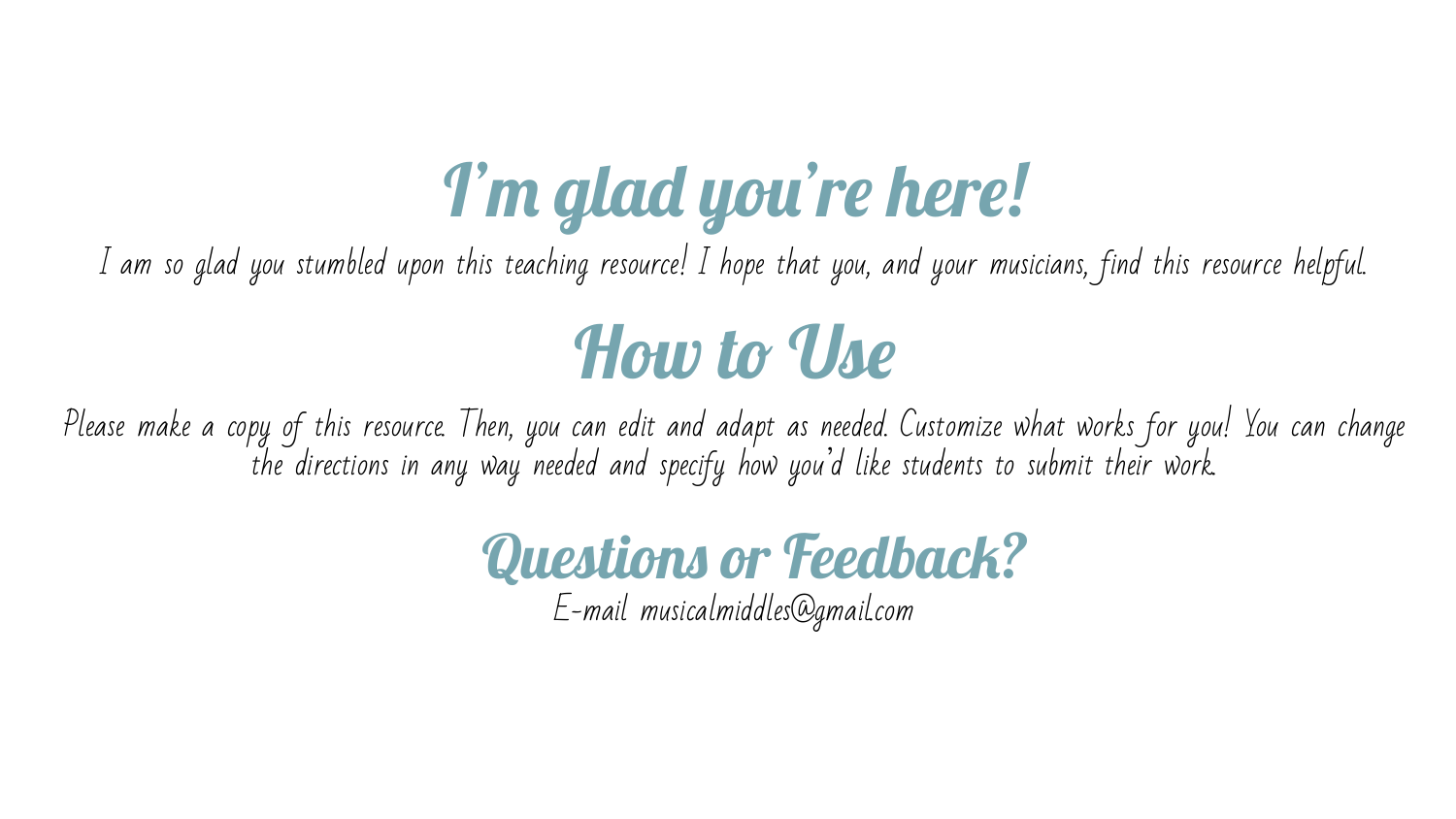# Remix challenge -teacher prep LIST

- 1. Be sure each Student has access or an account For [www.soundtrap.com](http://www.soundtrap.com)
- 2. Upload an mp3 of the track you wish to remix to your LMS system. This could be one you have found (make sure it's copyright friendly) OR one you have recorded yourself.
- 3. Access to any voting system via your LMS, GOogle forms, etc.